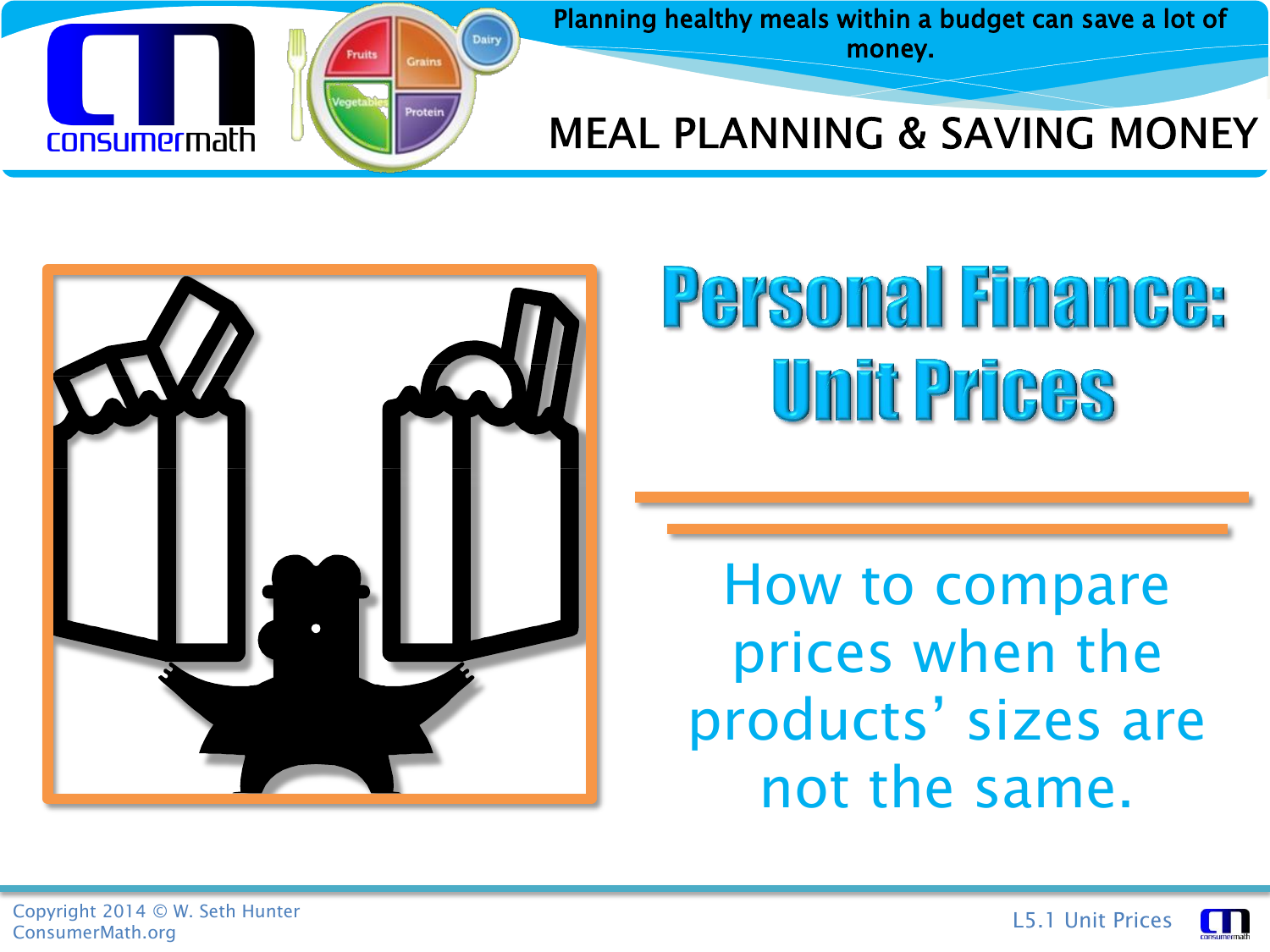



#### Students will learn how to calculate the unit price of individual items.



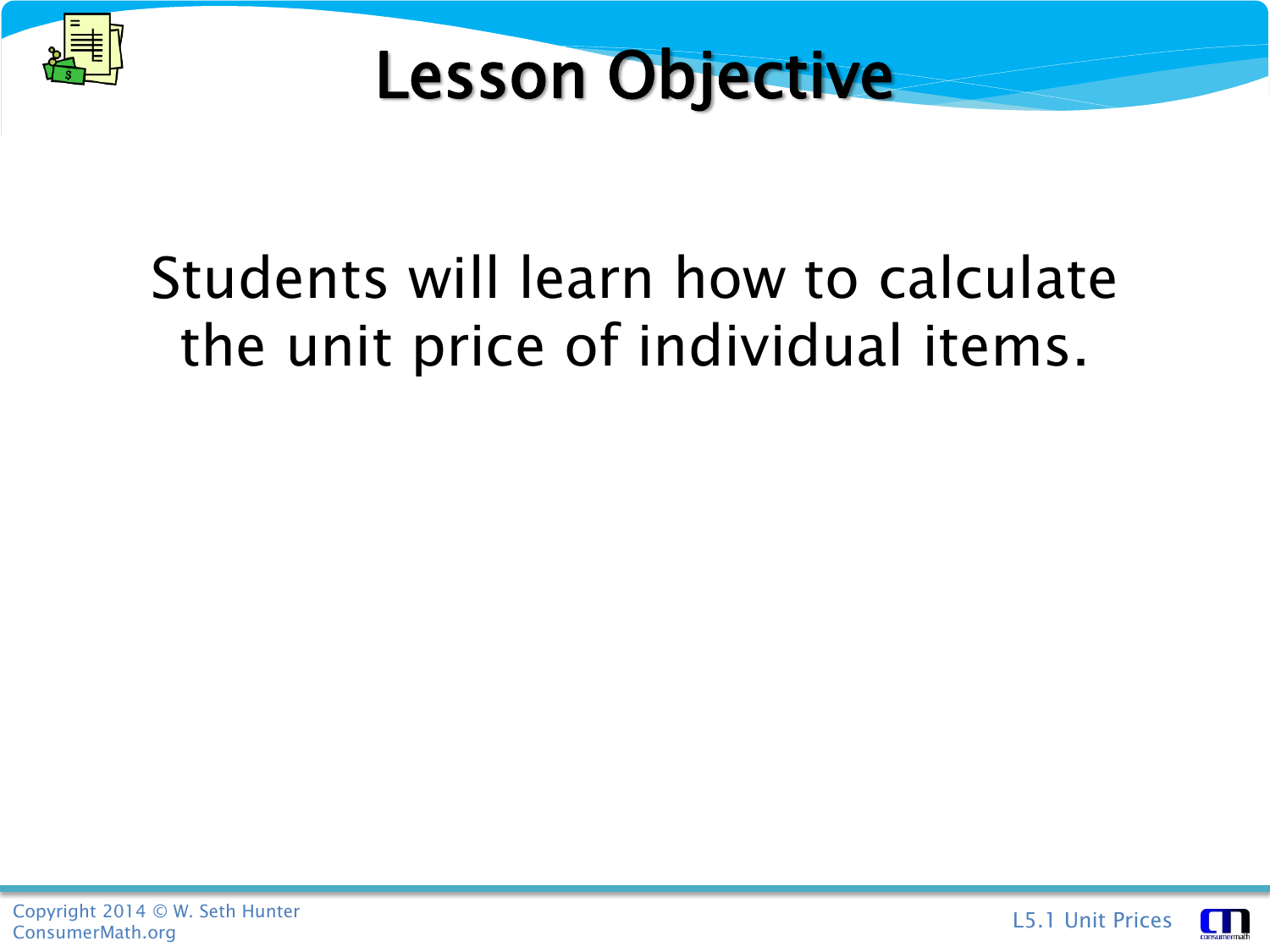

Food can be bought in small packages (like a pack of 8 hotdogs at Calbertson's) or in big packages (like a box of 100 hotdogs at Bostco), and several sizes in between.

But how do you know which one is the best price? You calculate the unit price.

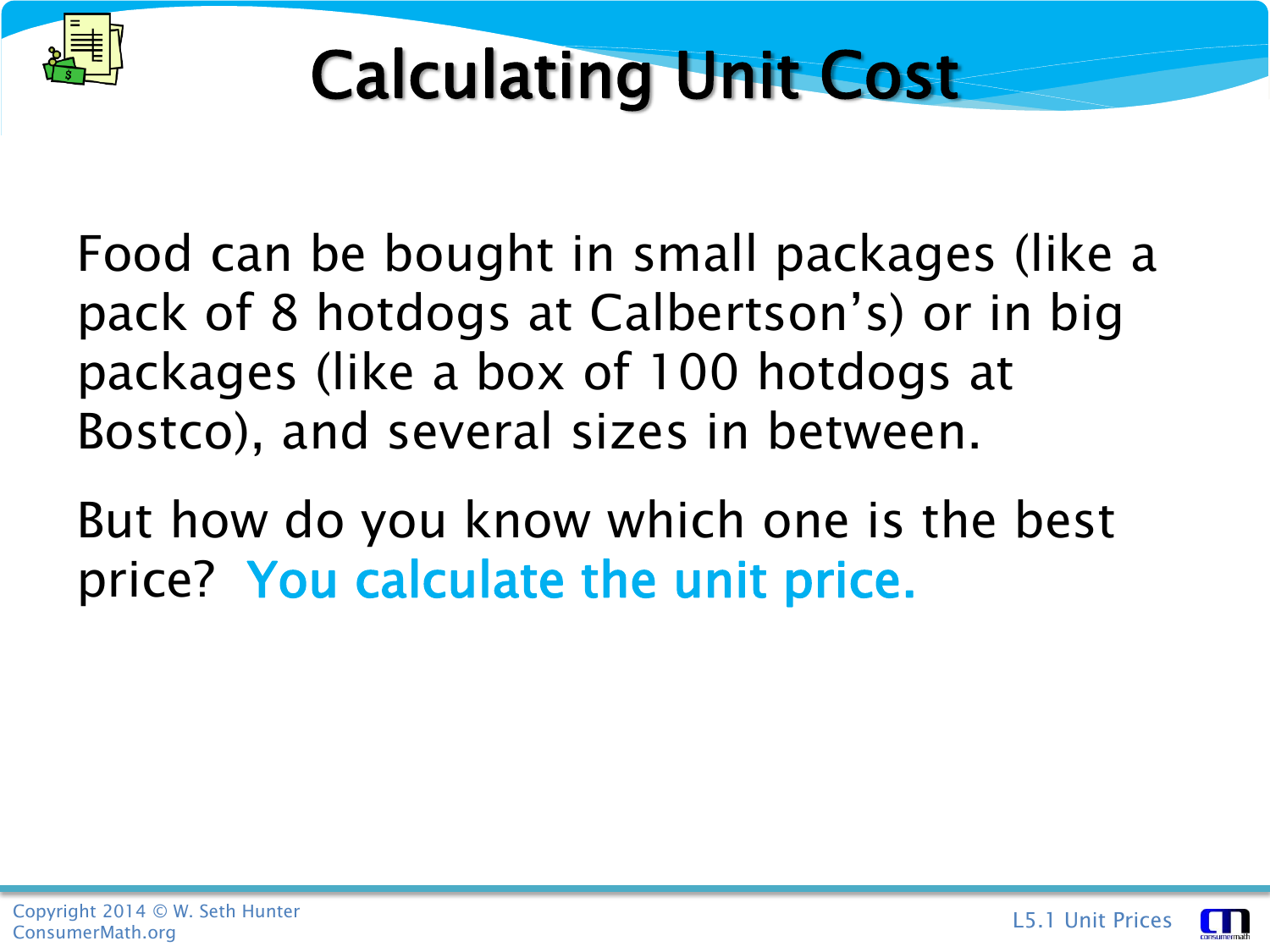

You find the unit price by dividing the **total** cost of the item by the number of units in the item.

Example:

Calbertson's has a pack of 8 hotdogs on sale for \$1.50. How does that compare to Bostco's 100 hotdogs for \$13.50?

Let's take a look…

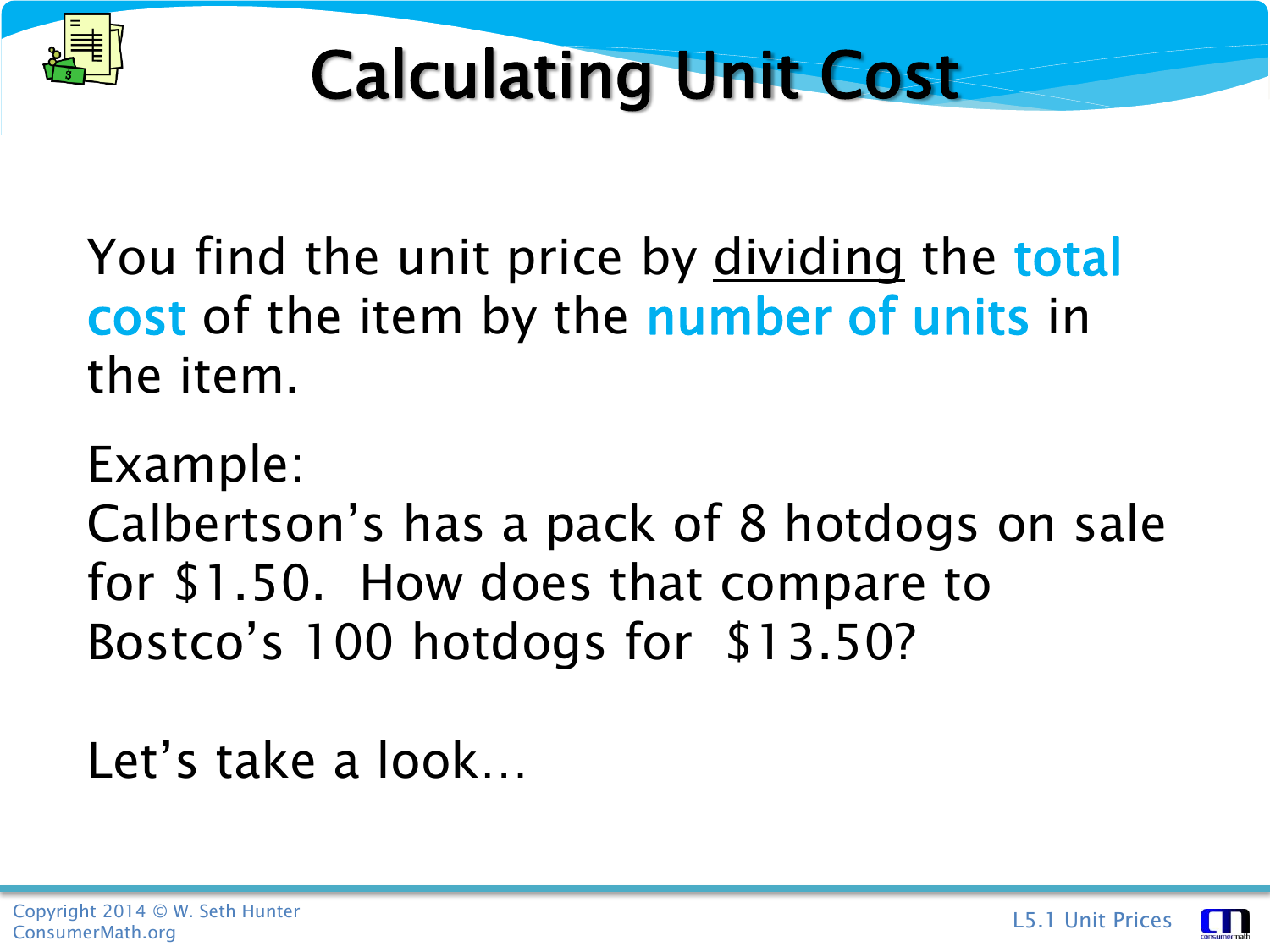

Example: Calbertson's has a pack of 8 hotdogs on sale for \$1.50. How does that compare to Bostco's 100 hotdogs for \$13.50?

Step 1

8 \$ 1.50

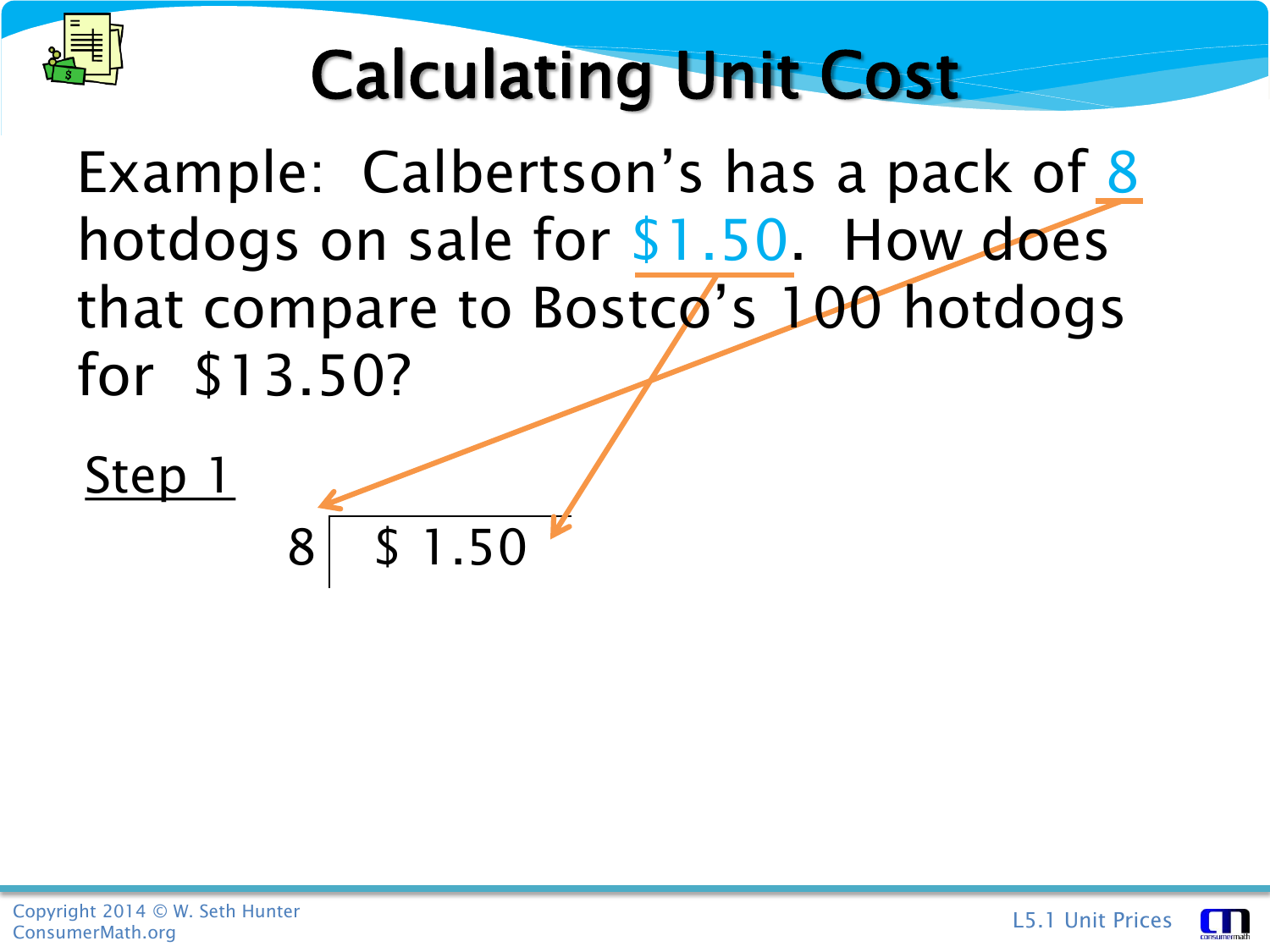

Example: Calbertson's has a pack of 8 hotdogs on sale for \$1.50. How does that compare to Bostco's 100 hotdogs for \$13.50?

Step 1 \$0.1875 8 \$ 1.50

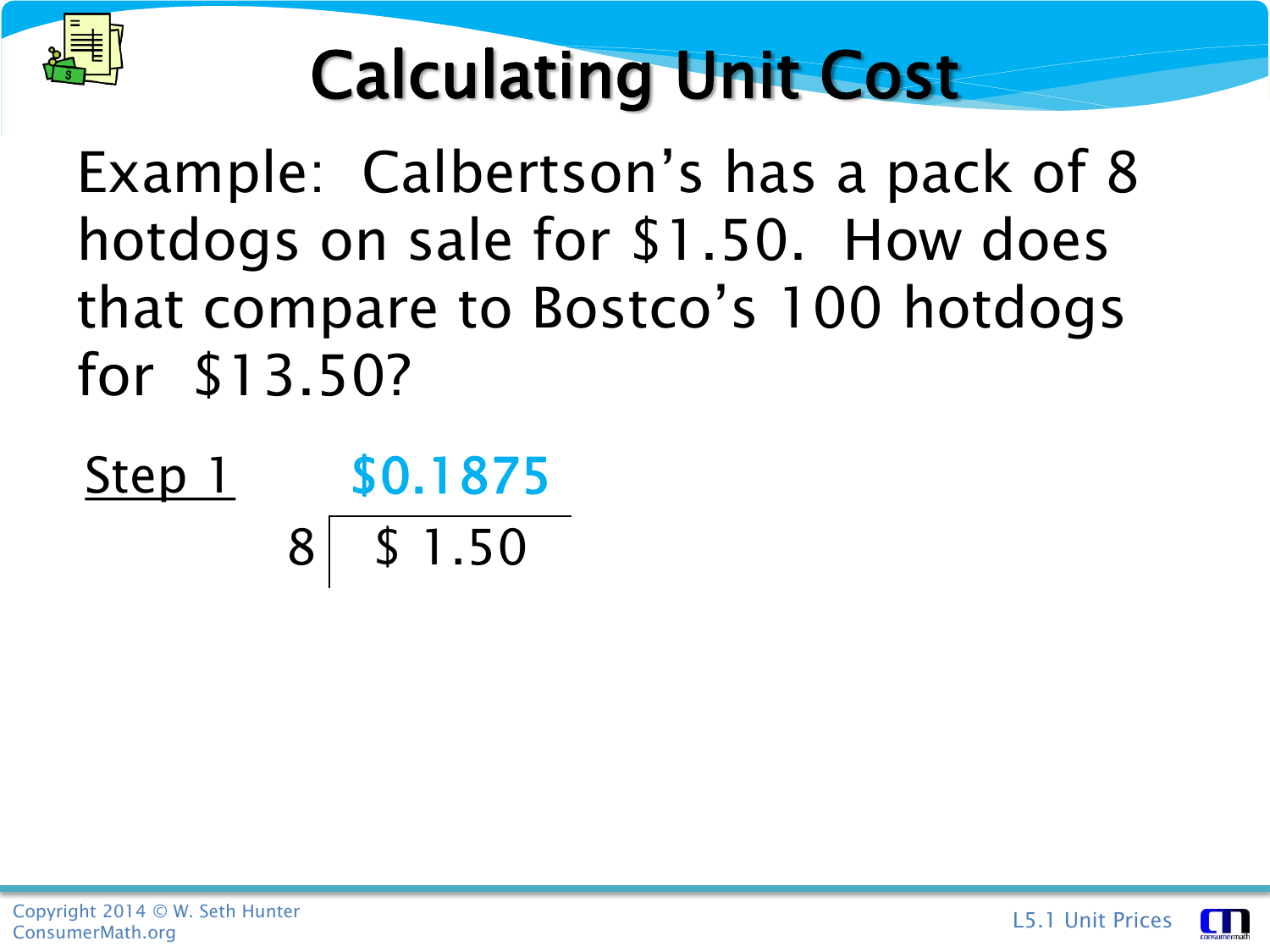

Example: Calbertson's has a pack of 8 hotdogs on sale for \$1.50. How does that compare to Bostco's 100 hotdogs for \$13.50?

Step 2

 $100$   $\frac{5}{1}$  \$ 13.50

Step 1 \$0.1875

1.50

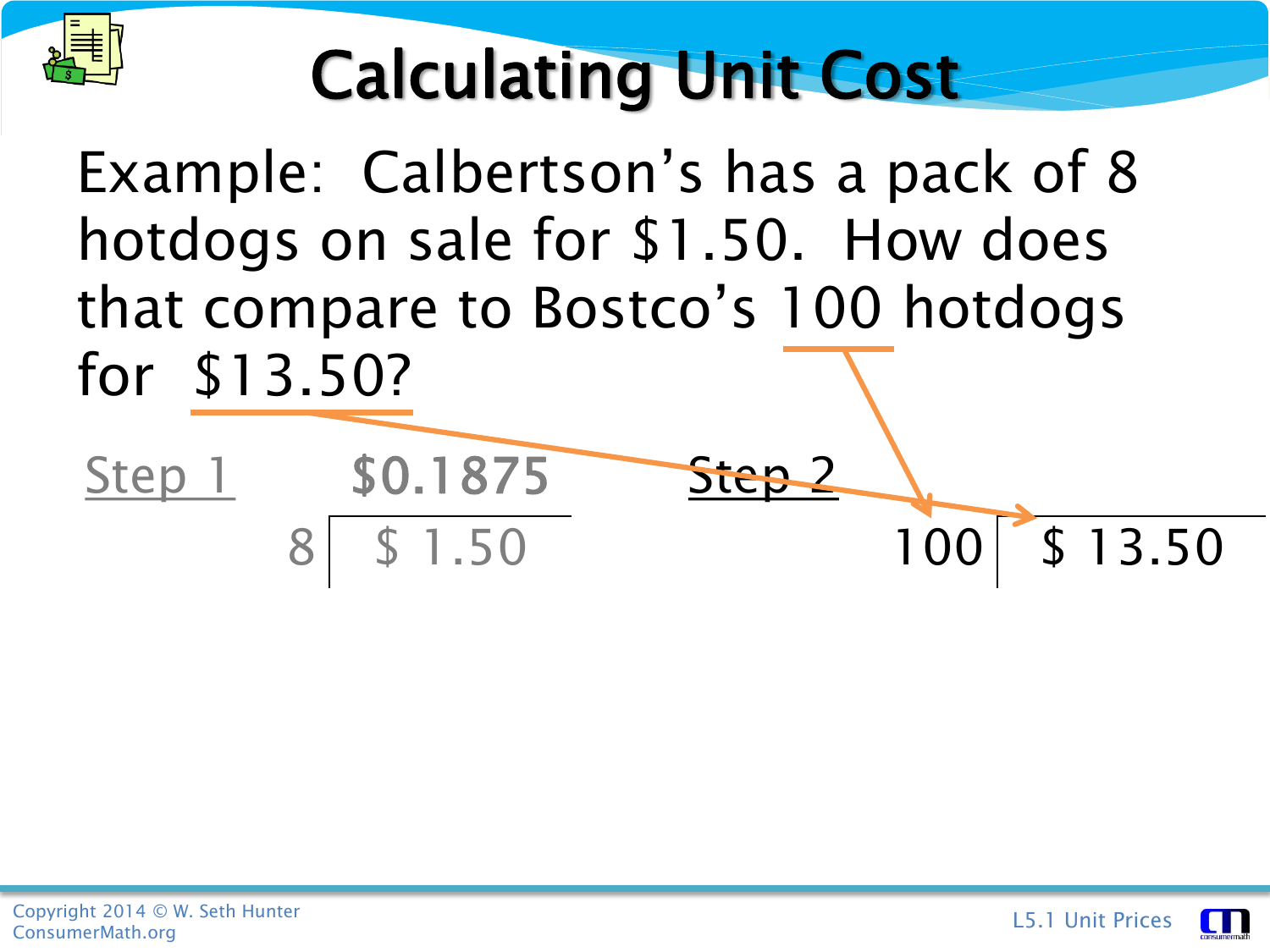

Example: Calbertson's has a pack of 8 hotdogs on sale for \$1.50. How does that compare to Bostco's 100 hotdogs for \$13.50?

| Step 1 | \$0.1875  | Step 2 | \$0.135        |  |
|--------|-----------|--------|----------------|--|
|        | 8 \$ 1.50 |        | $100$ \$ 13.50 |  |

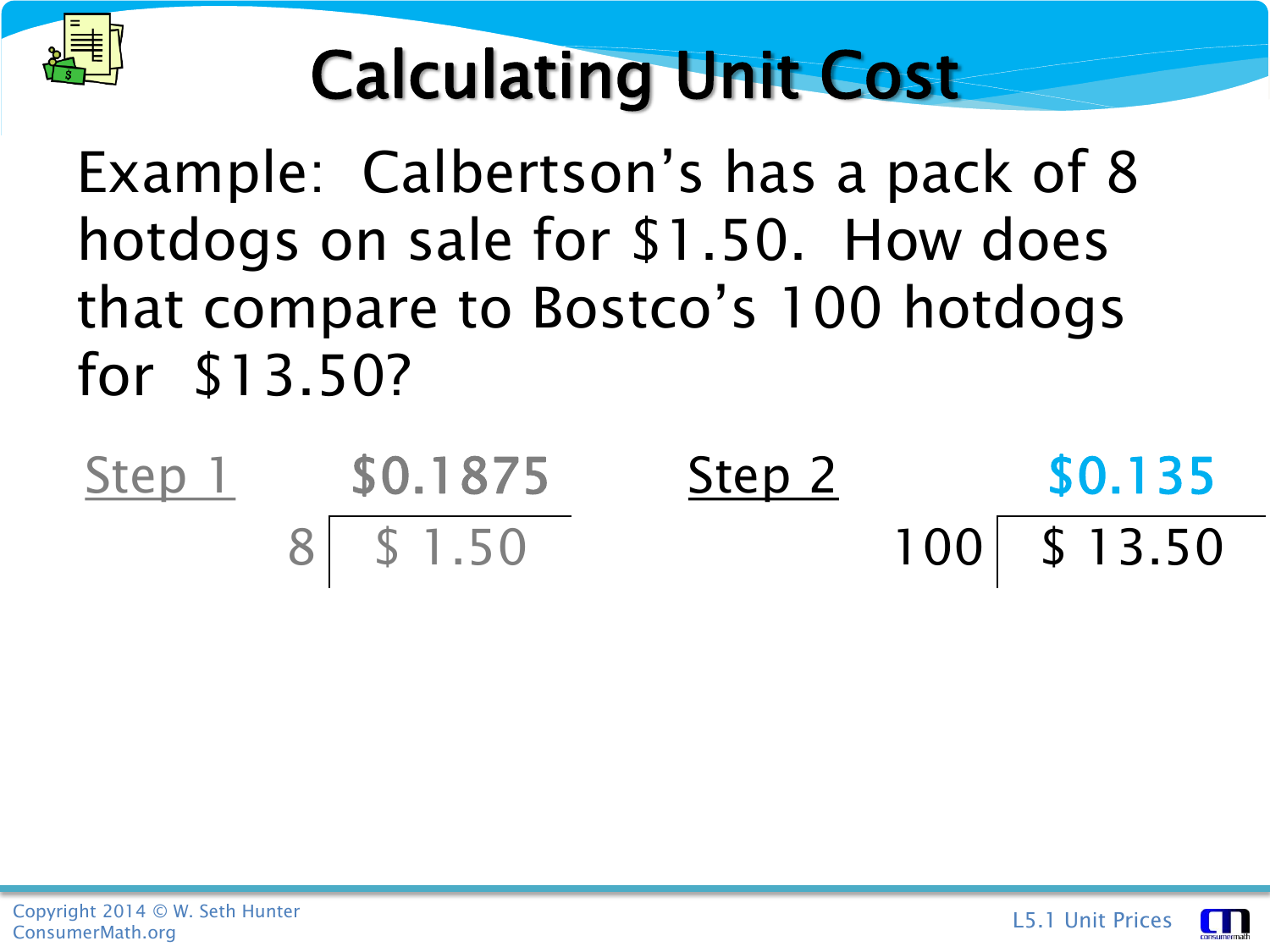

Step 1 (\$0.1875

8 \$ 1.50

Calculating Unit Cost

Compare Unit Costs: Which store sales the cheaper hotdog?

Bostco's hotdogs are cheaper. To buy 100 hotdogs at Calbertson's would have cost you \$18.75. By doing the math you saved \$5.25. Way to go!

Step 2 (\$0.135



3.50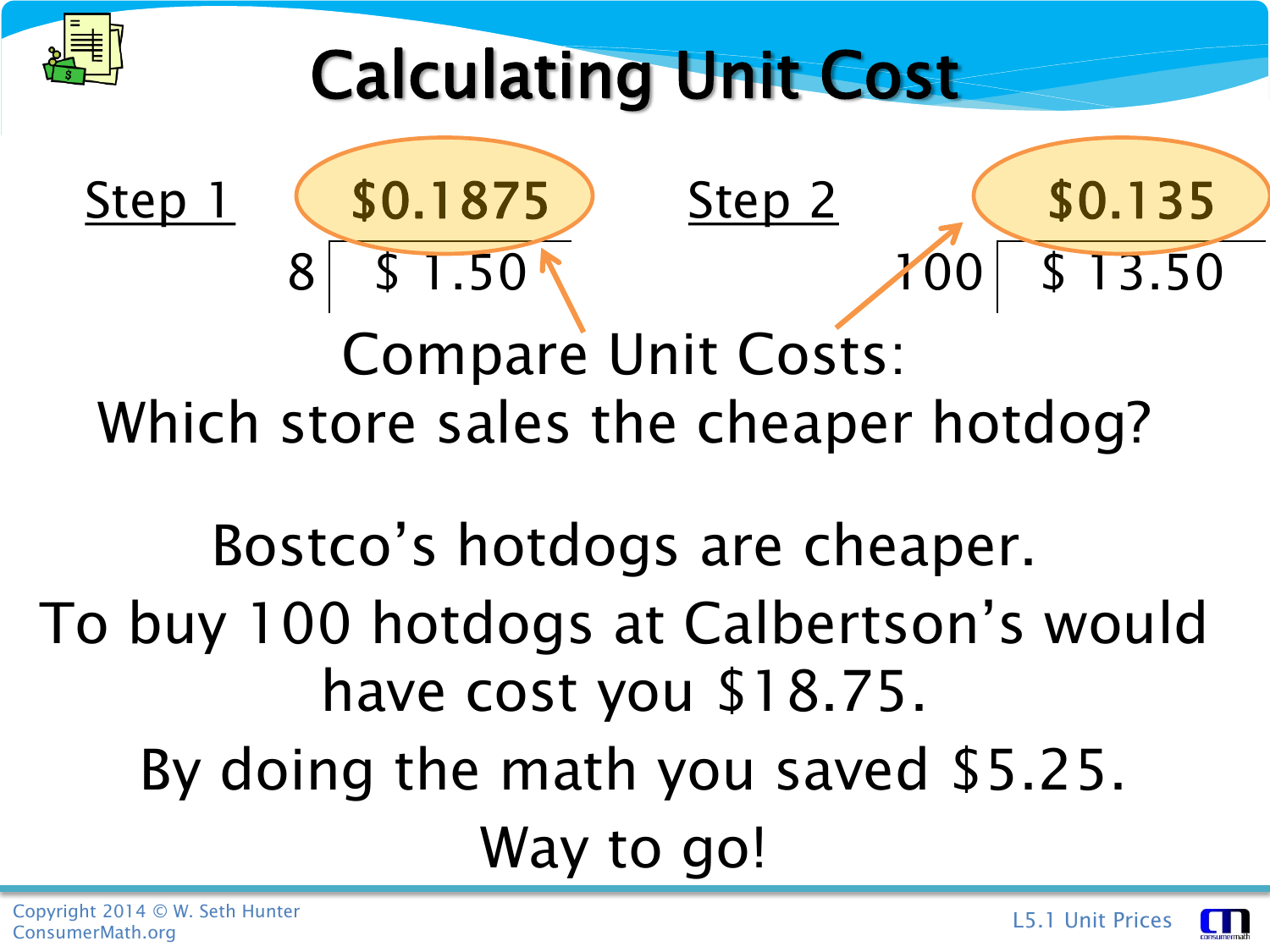

#### **Practice**

|                     |             |            |                        | <b>How many</b> | <b>Cost Per</b> |
|---------------------|-------------|------------|------------------------|-----------------|-----------------|
| <b>Food Item</b>    |             |            | <b>Price Amount</b>    | <b>servings</b> | <b>Serving</b>  |
| <b>Milk</b>         | $\varsigma$ |            | 2.79gallon             | 16              |                 |
| Hotdog              | $\varsigma$ |            | 1.50 package of 8      | 8               |                 |
| <b>Hotdog Buns</b>  | $\varsigma$ |            | 1.19 package of 8      | 8               |                 |
| <b>Mayonaise</b>    | $\varsigma$ | 4.35Jar    |                        | 32              |                 |
| Ketchup             | $\varsigma$ |            | 0.99 Bottle            | 32              |                 |
| <b>Mustard</b>      | $\varsigma$ |            | 1.39 Bottle            | 32              |                 |
| <b>Relish</b>       | $\varsigma$ | 1.50Jar    |                        | 20              |                 |
| <b>Salad Mix</b>    | $\varsigma$ | 1.59lb     |                        | 8               |                 |
| Soda                | $\varsigma$ |            | 1.192 liter            | 8               |                 |
| <b>Brownie Mix</b>  | $\varsigma$ |            | 1.29 package (serve 8) | 8               |                 |
| <b>Eggs</b>         | $\varsigma$ |            | 1.75 dozen             | 12              |                 |
| <b>Potato Chips</b> | $\varsigma$ | $2.50$ bag |                        | 10              |                 |

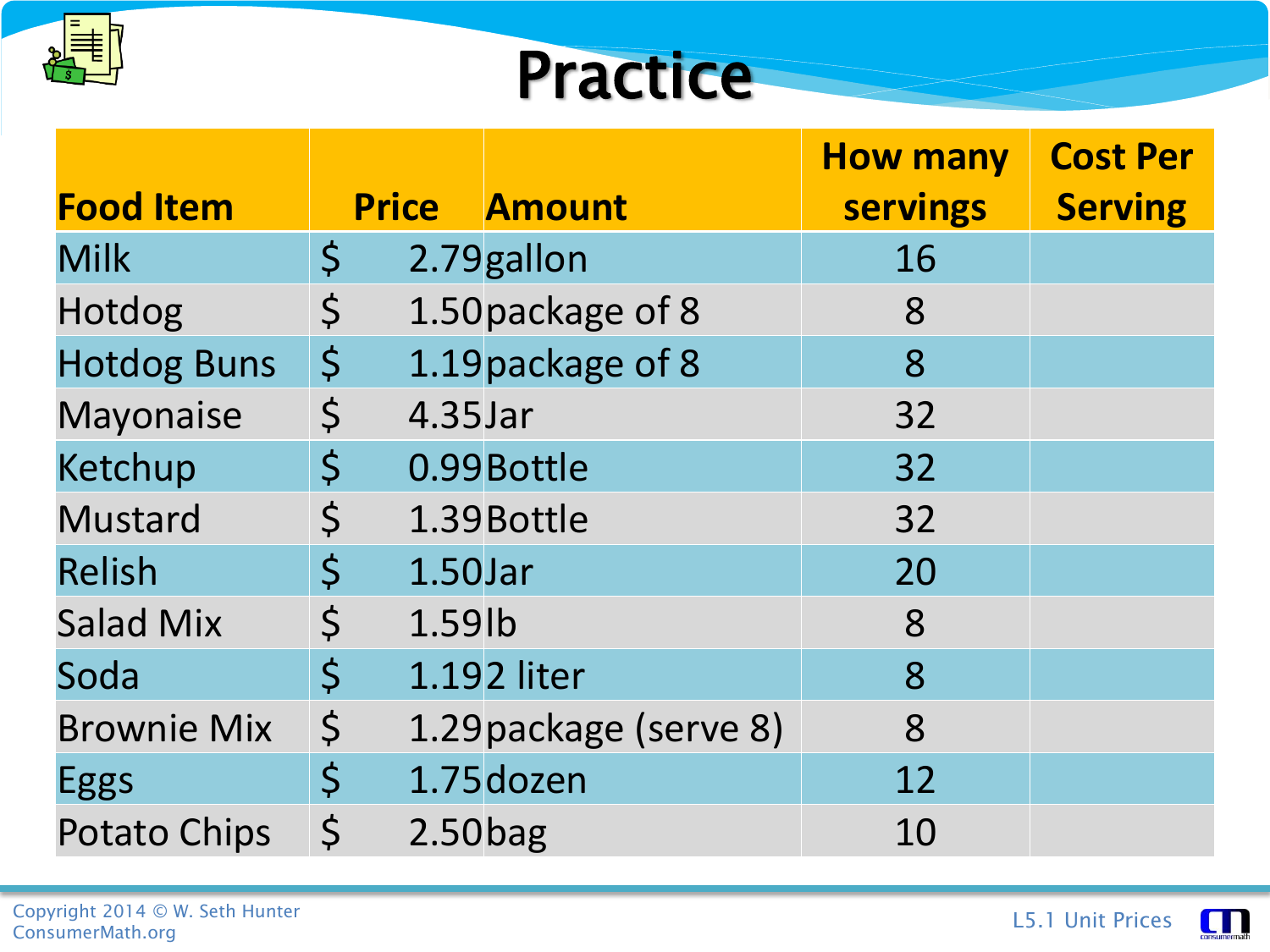

#### **Practice**

|                     |             |              |                        | <b>How many</b> | <b>Cost Per</b> |
|---------------------|-------------|--------------|------------------------|-----------------|-----------------|
| <b>Food Item</b>    |             | <b>Price</b> | <b>Amount</b>          | <b>servings</b> | <b>Serving</b>  |
| <b>Milk</b>         | $\varsigma$ |              | 2.79 gallon            | 16              | \$0.17          |
| Hotdog              | $\varsigma$ |              | 1.50 package of 8      | 8               | \$0.19          |
| <b>Hotdog Buns</b>  | $\varsigma$ |              | 1.19 package of 8      | 8               | \$0.15          |
| Mayonaise           | $\varsigma$ | 4.35Jar      |                        | 32              | \$0.14          |
| Ketchup             | $\varsigma$ |              | 0.99 Bottle            | 32              | \$0.03          |
| <b>Mustard</b>      | $\varsigma$ |              | 1.39 Bottle            | 32              | \$0.04          |
| <b>Relish</b>       | $\varsigma$ | 1.50Jar      |                        | 20              | \$0.08          |
| <b>Salad Mix</b>    | $\varsigma$ | 1.59lb       |                        | 8               | \$0.20          |
| Soda                | $\zeta$     |              | 1.192 liter            | 8               | \$0.15          |
| <b>Brownie Mix</b>  | $\varsigma$ |              | 1.29 package (serve 8) | 8               | \$0.16          |
| <b>Eggs</b>         | $\varsigma$ |              | 1.75 dozen             | 12              | \$0.15          |
| <b>Potato Chips</b> | $\zeta$     | $2.50$ bag   |                        | 10              | \$0.25          |

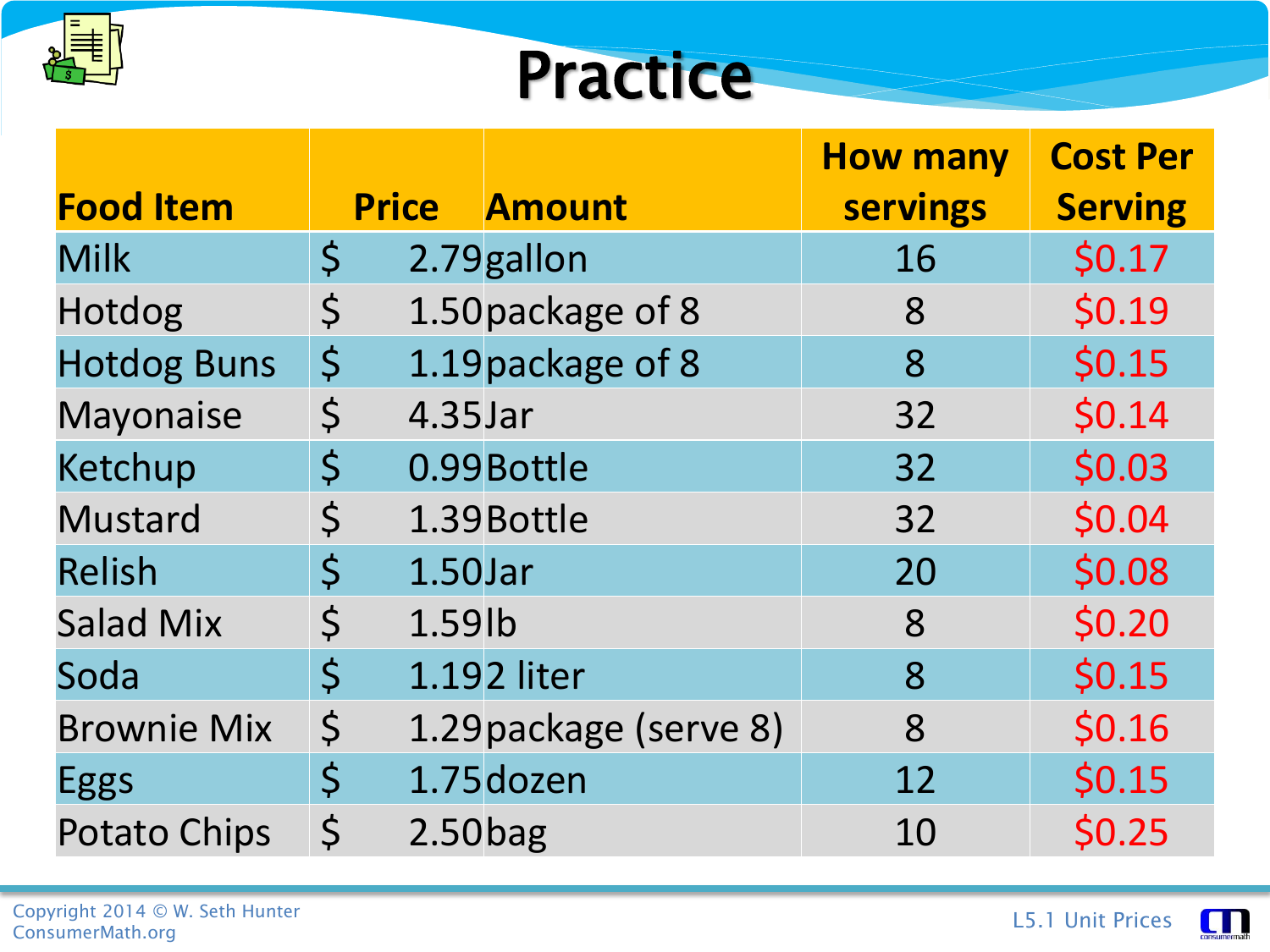



1. What is a unit price?

#### 2. How do you calculate a unit price?